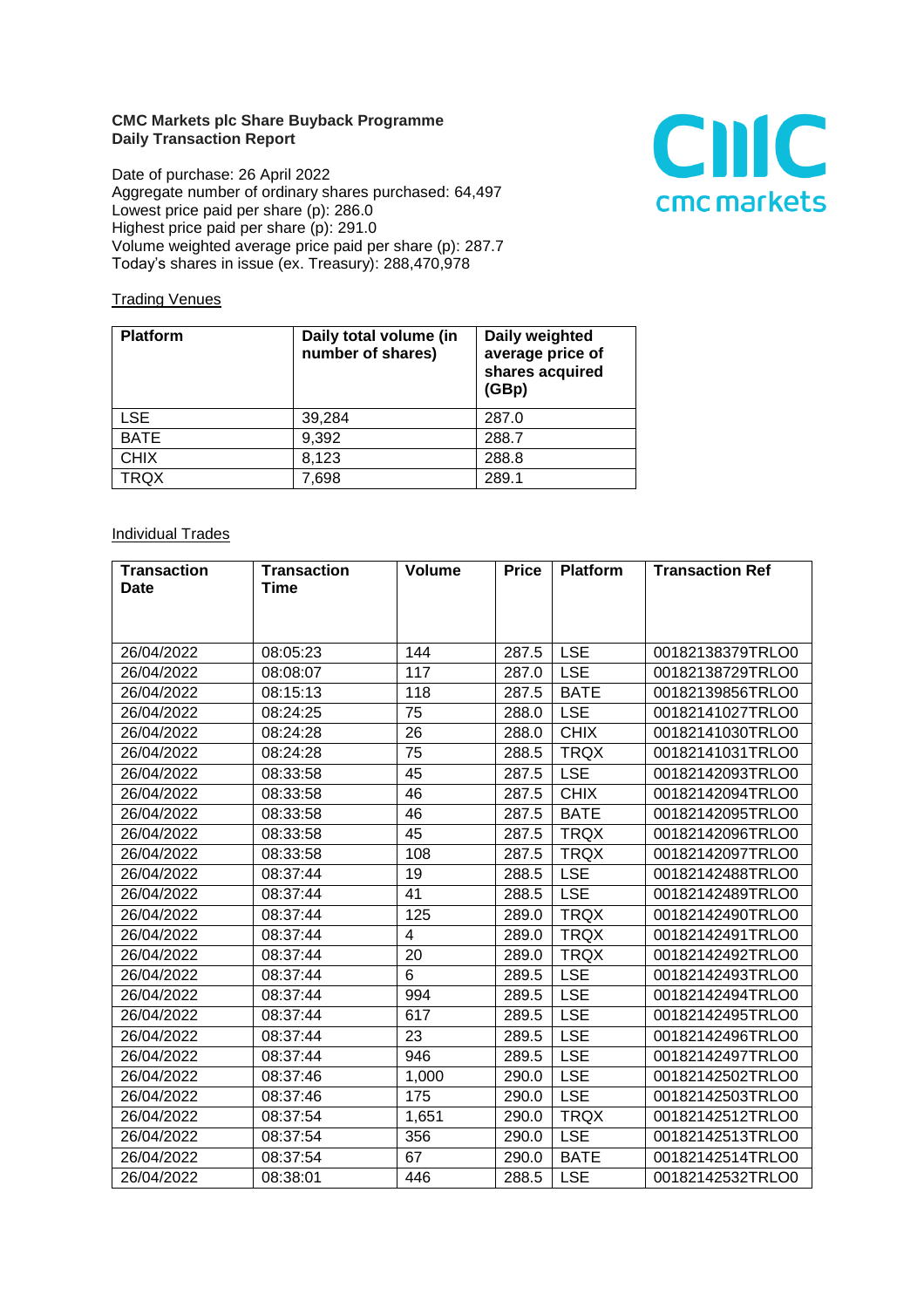| 26/04/2022 | 09:03:49 | 446            | 289.0 | <b>CHIX</b> | 00182147041TRLO0 |
|------------|----------|----------------|-------|-------------|------------------|
| 26/04/2022 | 09:03:49 | 447            | 289.0 | <b>BATE</b> | 00182147042TRLO0 |
| 26/04/2022 | 09:30:54 | 229            | 288.5 | <b>LSE</b>  | 00182151552TRLO0 |
| 26/04/2022 | 09:30:54 | 446            | 288.5 | <b>CHIX</b> | 00182151553TRLO0 |
| 26/04/2022 | 09:30:54 | 447            | 288.5 | <b>BATE</b> | 00182151554TRLO0 |
| 26/04/2022 | 09:30:54 | 217            | 288.5 | <b>LSE</b>  | 00182151555TRLO0 |
| 26/04/2022 | 09:31:01 | 839            | 288.0 | <b>TRQX</b> | 00182151570TRLO0 |
| 26/04/2022 | 09:31:01 | 595            | 288.0 | <b>LSE</b>  | 00182151571TRLO0 |
| 26/04/2022 | 09:31:01 | 595            | 288.0 | <b>CHIX</b> | 00182151572TRLO0 |
| 26/04/2022 | 09:31:01 | 595            | 288.0 | <b>BATE</b> | 00182151573TRLO0 |
| 26/04/2022 | 09:31:01 | 28             | 287.5 | <b>BATE</b> | 00182151574TRLO0 |
| 26/04/2022 | 09:31:03 | 750            | 288.0 | <b>BATE</b> | 00182151579TRLO0 |
| 26/04/2022 | 09:59:33 | 446            | 286.5 | <b>CHIX</b> | 00182156573TRLO0 |
| 26/04/2022 | 10:03:12 | 172            | 286.5 | <b>BATE</b> | 00182157423TRLO0 |
| 26/04/2022 | 10:03:12 | 380            | 286.5 | <b>TRQX</b> | 00182157424TRLO0 |
| 26/04/2022 | 10:03:12 | 446            | 286.5 | <b>LSE</b>  | 00182157425TRLO0 |
| 26/04/2022 | 10:03:12 | 26             | 286.5 | <b>TRQX</b> | 00182157426TRLO0 |
| 26/04/2022 | 10:03:12 | 275            | 286.5 | <b>BATE</b> | 00182157427TRLO0 |
| 26/04/2022 | 10:05:29 | 238            | 287.3 | <b>BATE</b> | 00182157920TRLO0 |
| 26/04/2022 | 10:05:29 | 39             | 287.3 | <b>BATE</b> | 00182157921TRLO0 |
| 26/04/2022 | 10:05:29 | 40             | 288.0 | <b>LSE</b>  | 00182157923TRLO0 |
| 26/04/2022 | 10:05:29 | 333            | 288.0 | <b>LSE</b>  | 00182157924TRLO0 |
|            |          |                |       | <b>CHIX</b> |                  |
| 26/04/2022 | 10:05:29 | 106            | 288.5 |             | 00182157925TRLO0 |
| 26/04/2022 | 10:05:29 | 892            | 288.5 | <b>CHIX</b> | 00182157926TRLO0 |
| 26/04/2022 | 10:05:29 | 24             | 288.5 | <b>TRQX</b> | 00182157927TRLO0 |
| 26/04/2022 | 10:05:29 | 16             | 288.5 | <b>TRQX</b> | 00182157928TRLO0 |
| 26/04/2022 | 10:05:31 | 1,000          | 288.0 | <b>LSE</b>  | 00182157941TRLO0 |
| 26/04/2022 | 10:05:31 | 371            | 288.0 | <b>LSE</b>  | 00182157942TRLO0 |
| 26/04/2022 | 10:05:31 | 374            | 288.0 | <b>BATE</b> | 00182157943TRLO0 |
| 26/04/2022 | 10:05:33 | 29             | 288.5 | <b>CHIX</b> | 00182157951TRLO0 |
| 26/04/2022 | 10:05:33 | 61             | 288.5 | <b>CHIX</b> | 00182157952TRLO0 |
| 26/04/2022 | 10:05:33 | 190            | 289.0 | <b>BATE</b> | 00182157953TRLO0 |
| 26/04/2022 | 10:05:33 | 257            | 289.0 | <b>BATE</b> | 00182157954TRLO0 |
| 26/04/2022 | 10:05:33 | 500            | 288.5 | <b>CHIX</b> | 00182157955TRLO0 |
| 26/04/2022 | 10:05:33 | 204            | 288.5 | <b>CHIX</b> | 00182157956TRLO0 |
| 26/04/2022 | 10:08:33 | 288            | 288.0 | <b>TRQX</b> | 00182158697TRLO0 |
| 26/04/2022 | 10:08:33 | 378            | 288.0 | <b>LSE</b>  | 00182158698TRLO0 |
| 26/04/2022 | 10:08:33 | 158            | 288.0 | <b>TRQX</b> | 00182158699TRLO0 |
| 26/04/2022 | 12:12:09 | 371            | 288.5 | <b>BATE</b> | 00182181693TRLO0 |
| 26/04/2022 | 12:12:09 | 68             | 288.5 | <b>LSE</b>  | 00182181694TRLO0 |
| 26/04/2022 | 12:12:09 | 323            | 288.5 | <b>CHIX</b> | 00182181695TRLO0 |
| 26/04/2022 | 12:12:09 | 125            | 288.5 | <b>BATE</b> | 00182181696TRLO0 |
| 26/04/2022 | 12:12:09 | 123            | 288.5 | <b>CHIX</b> | 00182181697TRLO0 |
| 26/04/2022 | 12:12:09 | 239            | 288.5 | <b>BATE</b> | 00182181698TRLO0 |
| 26/04/2022 | 12:12:09 | $\overline{2}$ | 288.0 | <b>TRQX</b> | 00182181699TRLO0 |
| 26/04/2022 | 12:12:10 | 62             | 288.0 | <b>TRQX</b> | 00182181700TRLO0 |
| 26/04/2022 | 13:17:51 | 843            | 288.0 | <b>TRQX</b> | 00182197256TRLO0 |
| 26/04/2022 | 13:17:51 | 314            | 288.0 | <b>LSE</b>  | 00182197257TRLO0 |
| 26/04/2022 | 13:17:51 | 314            | 288.0 | <b>BATE</b> | 00182197258TRLO0 |
| 26/04/2022 | 13:17:51 | 186            | 288.0 | <b>CHIX</b> | 00182197259TRLO0 |
| 26/04/2022 | 13:17:51 | 128            | 288.0 | <b>CHIX</b> | 00182197260TRLO0 |
| 26/04/2022 | 13:18:12 | 24             | 287.5 | <b>BATE</b> | 00182197365TRLO0 |
| 26/04/2022 | 14:54:15 | 276            | 291.0 | <b>CHIX</b> | 00182257160TRLO0 |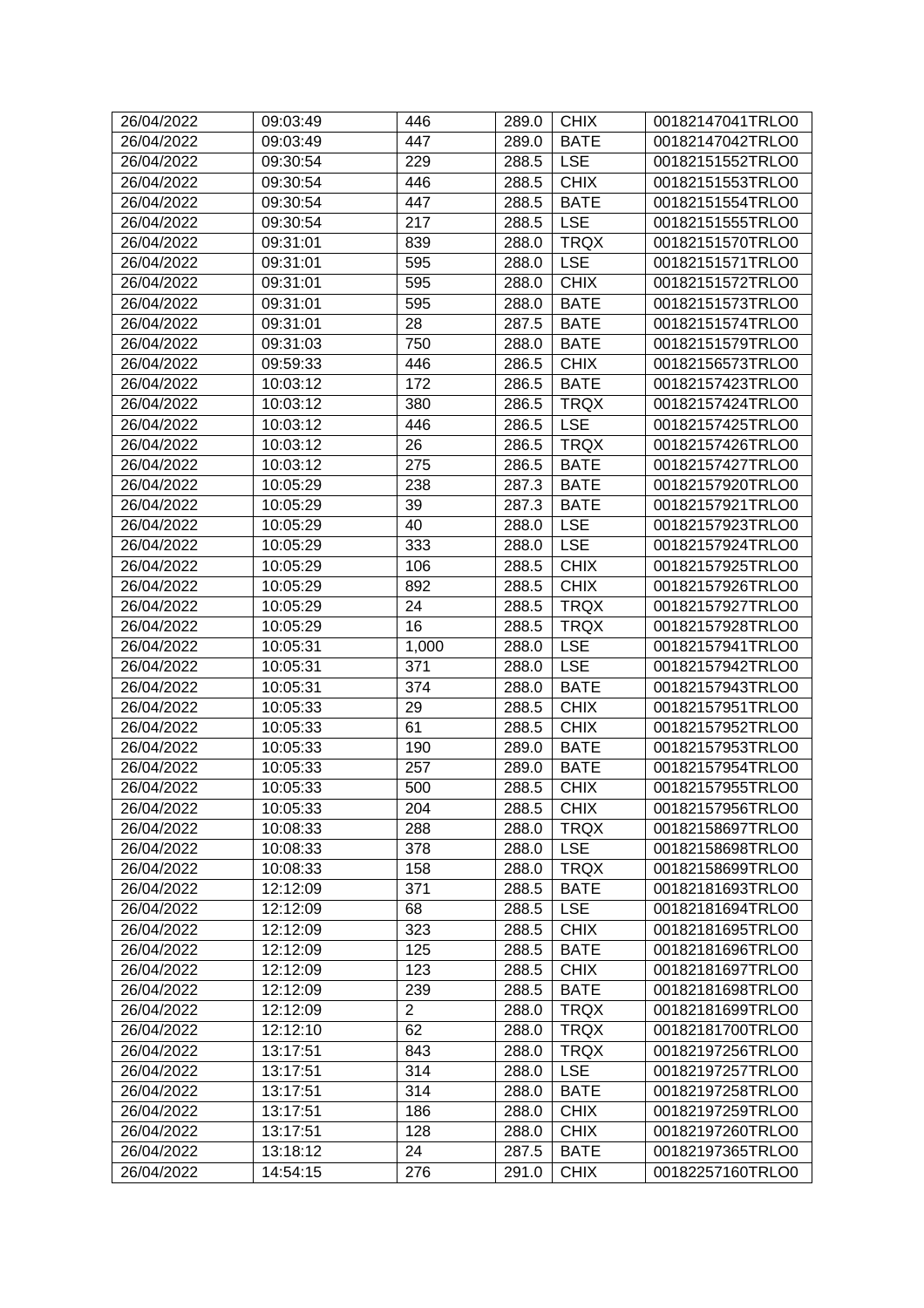| 26/04/2022 | 15:27:53 | 186   | 291.0 | <b>TRQX</b> | 00182281651TRLO0 |
|------------|----------|-------|-------|-------------|------------------|
| 26/04/2022 | 15:27:53 | 314   | 291.0 | <b>LSE</b>  | 00182281652TRLO0 |
| 26/04/2022 | 15:27:53 | 38    | 291.0 | <b>CHIX</b> | 00182281653TRLO0 |
| 26/04/2022 | 15:27:53 | 290   | 291.0 | <b>BATE</b> | 00182281654TRLO0 |
| 26/04/2022 | 15:27:53 | 657   | 291.0 | <b>TRQX</b> | 00182281655TRLO0 |
| 26/04/2022 | 15:31:40 | 172   | 290.5 | <b>LSE</b>  | 00182283671TRLO0 |
| 26/04/2022 | 15:34:53 | 76    | 290.5 | <b>BATE</b> | 00182285433TRLO0 |
| 26/04/2022 | 15:35:00 | 172   | 290.5 | <b>LSE</b>  | 00182285503TRLO0 |
| 26/04/2022 | 15:35:00 | 297   | 290.5 | <b>TRQX</b> | 00182285504TRLO0 |
| 26/04/2022 | 15:35:00 | 456   | 290.5 | <b>LSE</b>  | 00182285505TRLO0 |
| 26/04/2022 | 15:35:00 | 31    | 290.5 | <b>TRQX</b> | 00182285506TRLO0 |
| 26/04/2022 | 15:35:00 | 253   | 290.5 | <b>BATE</b> | 00182285507TRLO0 |
| 26/04/2022 | 15:35:00 | 247   | 290.5 | <b>CHIX</b> | 00182285508TRLO0 |
| 26/04/2022 | 15:35:00 | 81    | 290.5 | <b>CHIX</b> | 00182285509TRLO0 |
| 26/04/2022 | 15:38:42 | 147   | 290.0 | <b>BATE</b> | 00182287836TRLO0 |
| 26/04/2022 | 15:38:42 | 166   | 290.0 | <b>TRQX</b> | 00182287835TRLO0 |
| 26/04/2022 | 15:38:42 | 356   | 290.0 | <b>CHIX</b> | 00182287837TRLO0 |
| 26/04/2022 | 15:38:42 | 209   | 290.0 | <b>BATE</b> | 00182287838TRLO0 |
| 26/04/2022 | 15:38:42 | 206   | 290.0 | <b>LSE</b>  | 00182287839TRLO0 |
| 26/04/2022 | 15:38:42 | 150   | 290.0 | <b>LSE</b>  | 00182287840TRLO0 |
| 26/04/2022 | 15:52:13 | 87    | 289.5 | <b>BATE</b> | 00182295227TRLO0 |
| 26/04/2022 | 15:53:29 | 446   | 289.5 | <b>LSE</b>  | 00182295809TRLO0 |
| 26/04/2022 | 15:53:29 | 446   | 289.5 | <b>TRQX</b> | 00182295810TRLO0 |
| 26/04/2022 | 15:53:29 | 360   | 289.5 | <b>BATE</b> | 00182295811TRLO0 |
| 26/04/2022 | 15:53:29 | 446   | 289.5 | <b>CHIX</b> | 00182295812TRLO0 |
| 26/04/2022 | 15:58:47 | 181   | 289.0 | <b>LSE</b>  | 00182298601TRLO0 |
| 26/04/2022 | 15:58:47 | 489   | 289.0 | <b>TRQX</b> | 00182298602TRLO0 |
| 26/04/2022 | 15:58:47 | 309   | 289.0 | <b>LSE</b>  | 00182298603TRLO0 |
| 26/04/2022 | 15:58:47 | 403   | 289.0 | <b>BATE</b> | 00182298604TRLO0 |
| 26/04/2022 | 15:58:47 | 403   | 289.0 | <b>CHIX</b> | 00182298605TRLO0 |
| 26/04/2022 | 15:58:47 | 490   | 289.0 | <b>LSE</b>  | 00182298606TRLO0 |
| 26/04/2022 | 16:04:19 | 446   | 288.5 | <b>LSE</b>  | 00182303586TRLO0 |
| 26/04/2022 | 16:04:19 | 446   | 288.5 | <b>TRQX</b> | 00182303587TRLO0 |
| 26/04/2022 | 16:04:19 | 447   | 288.5 | <b>BATE</b> | 00182303588TRLO0 |
| 26/04/2022 | 16:04:19 | 446   | 288.5 | <b>CHIX</b> | 00182303589TRLO0 |
| 26/04/2022 | 16:06:02 | 447   | 289.0 | <b>BATE</b> | 00182305103TRLO0 |
| 26/04/2022 | 16:06:02 | 446   | 289.0 | <b>CHIX</b> | 00182305105TRLO0 |
| 26/04/2022 | 16:06:02 | 446   | 289.0 | <b>LSE</b>  | 00182305104TRLO0 |
| 26/04/2022 | 16:06:59 | 381   | 289.0 | <b>BATE</b> | 00182305740TRLO0 |
| 26/04/2022 | 16:12:54 | 281   | 289.0 | <b>CHIX</b> | 00182309470TRLO0 |
| 26/04/2022 | 16:12:54 | 66    | 289.0 | <b>BATE</b> | 00182309471TRLO0 |
| 26/04/2022 | 16:12:55 | 180   | 289.0 | <b>CHIX</b> | 00182309479TRLO0 |
| 26/04/2022 | 16:14:04 | 314   | 289.0 | <b>TRQX</b> | 00182310183TRLO0 |
| 26/04/2022 | 16:14:04 | 366   | 289.0 | <b>CHIX</b> | 00182310184TRLO0 |
| 26/04/2022 | 16:16:03 | 113   | 289.0 | <b>BATE</b> | 00182311572TRLO0 |
| 26/04/2022 | 16:20:34 | 309   | 289.0 | <b>BATE</b> | 00182314996TRLO0 |
| 26/04/2022 | 16:26:08 | 98    | 289.0 | <b>BATE</b> | 00182320805TRLO0 |
| 26/04/2022 | 16:26:35 | 321   | 289.0 | <b>BATE</b> | 00182321260TRLO0 |
| 26/04/2022 | 16:28:16 | 226   | 288.5 | <b>BATE</b> | 00182322976TRLO0 |
| 26/04/2022 | 16:29:30 | 43    | 288.5 | <b>BATE</b> | 00182324463TRLO0 |
| 26/04/2022 | 16:35:13 | 107   | 286.0 | <b>LSE</b>  | 00182327979TRLO0 |
| 26/04/2022 | 16:35:13 | 10    | 286.0 | <b>LSE</b>  | 00182327980TRLO0 |
| 26/04/2022 | 16:35:13 | 2,355 | 286.0 | <b>LSE</b>  | 00182327981TRLO0 |